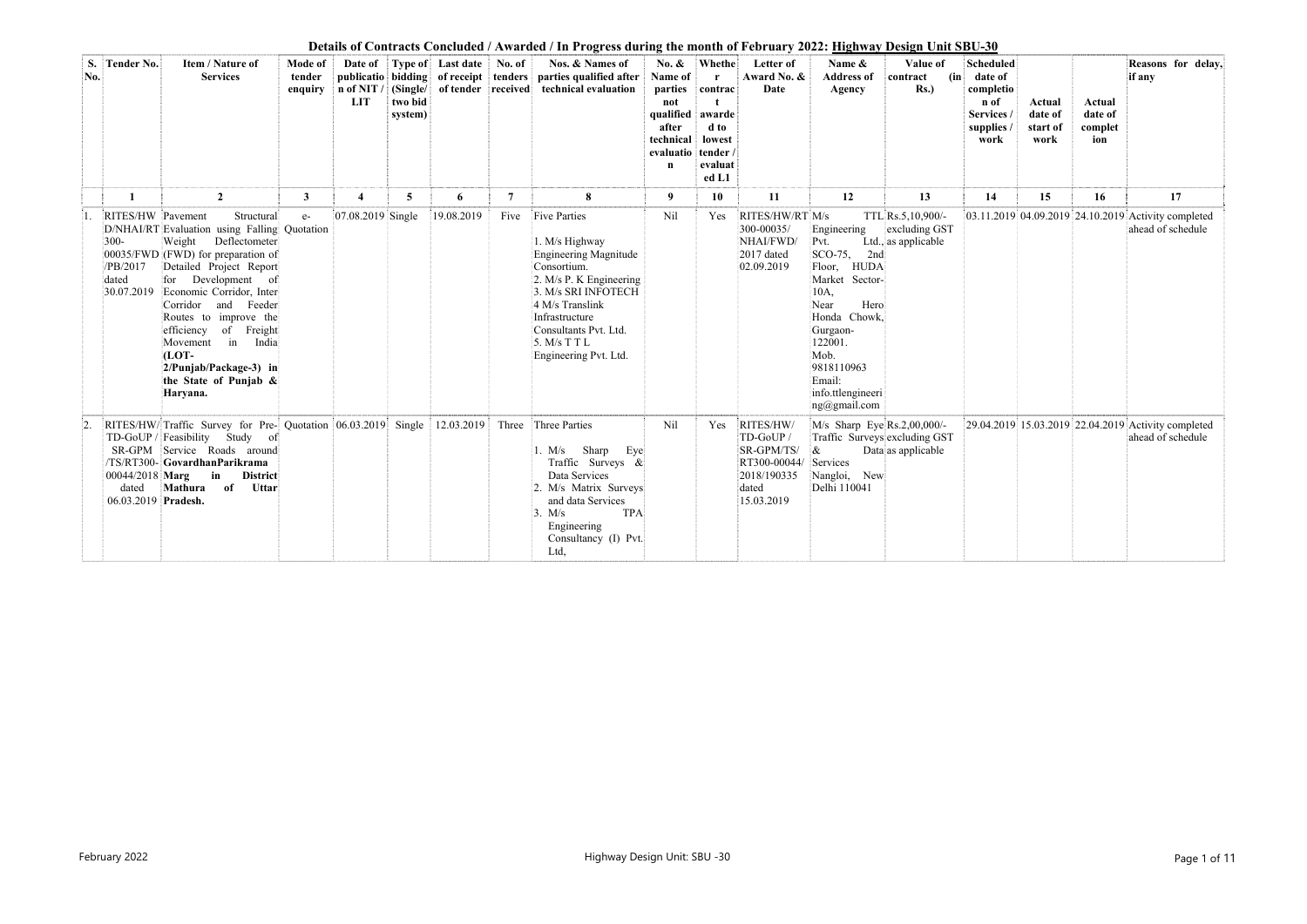|    |           |                                                                                                                                                                                                                                                                                                                   |         |    |           |                                            |             | Details of Contracts Concluded / Awarded / In Progress during the month of February 2022; <u>Highway Design Unit SB</u> U-30                                                                                                                                                                                                           |     |           |                                                                                   |                                                                                                                                                                                                       |                                                                                                |  |                                                                                                                                                                                                                                                                                                                                                                                                                                                                                                                                                                                                                              |
|----|-----------|-------------------------------------------------------------------------------------------------------------------------------------------------------------------------------------------------------------------------------------------------------------------------------------------------------------------|---------|----|-----------|--------------------------------------------|-------------|----------------------------------------------------------------------------------------------------------------------------------------------------------------------------------------------------------------------------------------------------------------------------------------------------------------------------------------|-----|-----------|-----------------------------------------------------------------------------------|-------------------------------------------------------------------------------------------------------------------------------------------------------------------------------------------------------|------------------------------------------------------------------------------------------------|--|------------------------------------------------------------------------------------------------------------------------------------------------------------------------------------------------------------------------------------------------------------------------------------------------------------------------------------------------------------------------------------------------------------------------------------------------------------------------------------------------------------------------------------------------------------------------------------------------------------------------------|
| 3. | <b>NA</b> | Preparation of DPR for<br>development of stretches association<br>for improving direct<br>connectivity in Indian<br>cities (Lot-8/Package-2)                                                                                                                                                                      | Pre bid | NA | <b>NA</b> | NA                                         | NA          | Project bidding to Client<br>(NHAI)<br>done<br>$\left  \text{in} \right $<br>association<br>after<br>approval of Competent<br>Authority.                                                                                                                                                                                               | NA  | <b>NA</b> | RITES/HW<br>RT30000045/1 GMR<br>90138<br>28.01.2019                               | M/s<br>/BM (Lot 8)/ India Pvt. Ltd. excluding GST<br>dated Towers<br>Floor,<br>5th<br><b>RGIA</b><br>Shamshabad,<br>Hyderabad                                                                         | Geokno Rs.6,78,46,350/- 11.11.2019 15.01.2019 In Progress i) Approval of<br>Aero as applicable |  | Alignment options<br>for Gadchiraoli. -<br>Karimnagar still<br>awaited<br>ii) $3a \& 3A$<br>notification<br>submitted & verified<br>by CALA for<br>BoregonBuzurg -<br>Muktainagar<br>(iii) Final Feasibility<br>for Boregaon -<br>Buzurg to<br>Muktainagarsubmitte<br>(iv) GAD for ROB<br>approval submitted<br>for BoregaonBuzurg<br>to Muktainagar<br>v) Utility Shifting &<br>Relocation Plan<br>submitted<br>vi) Forest proposal<br>submitted to NHAI<br>for further action for<br>BoregaonBuzurg to<br>Muktainagar<br>vii) Draft DPR, GT<br>investigation and<br>pillar fixing for 3D<br>notification is in<br>progress |
|    | Date:     | RITES/HW/Traffic Surveys<br>NHAI/RT30 preparation of Feasibility<br>Study/Detailed Project<br>00011/Traff Report of selected State<br>ic/2016 Road stretches for<br>Two/Four laning with<br>$[25.01.2019]$ paved shoulder NH<br>Configuration<br>under<br>Bharat Mala Project<br>(BM-13) in West Bengal<br>state. |         |    |           | for Quotation 25.01.2019 Single 04.02.2019 | $\rm {Si}x$ | Six Parties<br>1. M/s TPA Engineering<br>Consultancy (I) Pvt. Ltd.<br>2. M/s Futuristic<br>Engineers and Traffic<br>Surveyors<br>$3.$ M/s Highway<br>Engineering Magnitude<br>Consortium<br>4. Sharp Eye Traffic<br>Services &<br>Data<br>Services<br>5. M/s Matrix Surveys<br>$\&$ Data Services<br>6. M/s AJS Scale<br>International | Nil | Yes       | RITES/HW/N M/s<br>HAI/RT300-<br>00011/Traffic/<br>LOA/2016<br>dated<br>11.02.2019 | Surveys & Data excluding GST<br>Services,<br>$ G-4, 107/108,$<br>Sector $-16$ ,<br>Rohini, New<br>Delhi - 110085<br>Mobile:<br>9810438559,<br>9811438559<br>E-mail:<br>matrixsurveys<br>$@g$ mail.com | Matrix Rs.5,68,000/-<br>as applicable                                                          |  | 14.03.2019 16.02.2019 14.03.2019 Activity Completed                                                                                                                                                                                                                                                                                                                                                                                                                                                                                                                                                                          |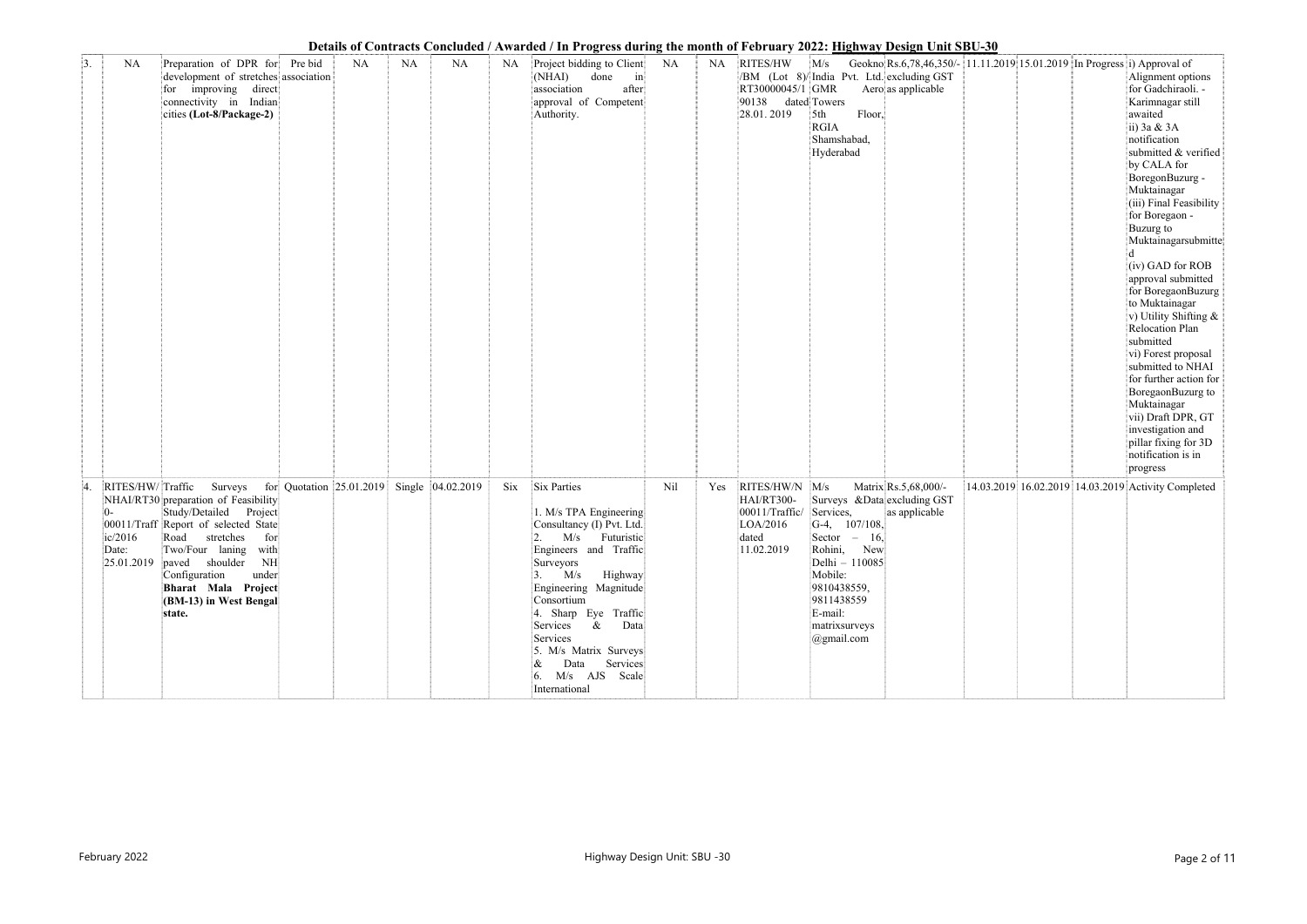|    |                                                                    |                                                                                                                                                                                                                                                                                                                                                                                                |                      |           |           |                                  |           | Details of Contracts Concluded / Awarded / In Progress during the month of Pedruary 2022; <u>Highway Design Unit SB</u> U-30                                                                                                                                                                         |                                                         |                                                                                                         |                                                                                                              |                                                                                                                                                                                                                     |                                                               |  |                                                                                                                                               |
|----|--------------------------------------------------------------------|------------------------------------------------------------------------------------------------------------------------------------------------------------------------------------------------------------------------------------------------------------------------------------------------------------------------------------------------------------------------------------------------|----------------------|-----------|-----------|----------------------------------|-----------|------------------------------------------------------------------------------------------------------------------------------------------------------------------------------------------------------------------------------------------------------------------------------------------------------|---------------------------------------------------------|---------------------------------------------------------------------------------------------------------|--------------------------------------------------------------------------------------------------------------|---------------------------------------------------------------------------------------------------------------------------------------------------------------------------------------------------------------------|---------------------------------------------------------------|--|-----------------------------------------------------------------------------------------------------------------------------------------------|
|    | SR-GPM/<br><b>TOPO</b><br>Tender<br>/RT300-<br>dated<br>11.01.2019 | RITES/HW/Topographic Survey for Limited<br>TD-GoUP / Pre-Feasibility<br>Report of Service Roads<br>around<br>Govardhan<br>Parikrama Marg in<br>District Mathura of<br>00044/2018 Uttar Pradesh.                                                                                                                                                                                                | Study E-Tender       |           |           | $ 11.01.2019 $ Single 22.01.2019 |           | Six Six Parties<br>1. M/S Subudhi Techno<br>engineers Pvt Ltd.<br>2. M/s Ark Services<br>Pvt. Ltd<br>Skylark<br>3. M/s<br>Designer<br>and<br>Private<br>Engineers<br>Limited<br>4. M/s M S Associates<br>5. $M/s$<br>ImaGIS<br>Engineering<br>Solutions Pvt. Ltd.<br>6. M/s DSR SURVEYS<br>PVT. LTD. | Nil                                                     | Yes                                                                                                     | RITES/HW/<br>TD-GoUP/<br>SR-GPM/<br>TOPO/RT300- Ltd.<br>00044/2018/<br>190217 dated<br>05.02.2019.           | M/s<br>Techno<br>engineers<br>No.<br>327/3259<br>OMED<br>Back<br>Side, 2 Lane<br>District Center,<br>Chandra<br>Sekharpur,<br>Bhubaneshwar,<br>Odisha 751017                                                        | Subudhi Rs. 10,80,000/-<br>excluding GST<br>Pyt as applicable |  | 08.05.2019 08.02.2019 30.06.2019 Necessary EOT<br>accorded.                                                                                   |
| 6. | <b>NA</b>                                                          | "Environmental<br>Activities" for carrying<br>out feasibilty study and<br>Detailed project report<br>preparation for<br>redesigning,<br>rehabilitation and up<br>gradation of $(i)$ Salhech –<br>Chandol -Habban -<br>Rajgarh - Banethi road<br>$(iii)$ Sanora – Rajgarh –<br>Haripurdhar - Jamli road<br>in the State of Himachal<br>Pradesh.                                                 | Nominatio<br>n basis | <b>NA</b> | <b>NA</b> | <b>NA</b>                        | <b>NA</b> | <b>NA</b>                                                                                                                                                                                                                                                                                            | <b>NA</b>                                               | awarded RT300-<br>on<br>ion<br>basis<br>after<br>approval<br>from the<br>Compet<br>ent<br>Authorit<br>y | Work RITES/HW/<br>00038/HPPWD 301,302,<br>nominat /Environmental SRBC,<br>/LOA /2018<br>dated:<br>23/10/2018 | Mr.<br>Sharma<br>Vasundhara,<br>Ghaziabad UP)<br>Phone No.: +91<br>9818922344<br>E-mail:<br>sksv02@gmail.<br>com                                                                                                    | Sanjeev Rs.20,51,050/-<br>excluding GST<br>as applicable      |  | $\vert$ 05.04.2019 30.10.2018 In progress Delay in approvals<br>on Stage Submission<br>by Principal Client<br>HPPWD.                          |
|    | RT300-<br>00041/<br>TNRSP-II/<br><b>DPR</b><br>Updation/ selected  | RITES/HW/Social and Environmental Limited E- 24.08.2018 Single 06.09.2018 Three Two Parties<br>Activities for TNRSPII-<br>01:<br><b>PPC</b><br>Contract<br>Validation of the Detail<br>Project Report for the<br>corridors<br>2018 dated including state on ground<br>$\vert 20.08.2018 \vert$ to the requirement of<br>Asian Development Bank<br>(ADB), in the State of<br><b>Tamil Nadu.</b> | Tender               |           |           |                                  |           | 1. M/s Abnaki<br>Infrastructure AID Pvt.<br>Ltd., New Delhi<br>2. M/s Tila Consultants<br>and Contractors Pvt.<br>Ltd. Maharashtra.                                                                                                                                                                  | One Party<br>M/s R V<br>Infra Pvt.<br>Ltd.<br>Banglore. | Yes                                                                                                     | RITES/HW/<br>RT300-<br>II/DPR<br>dated<br>15.10.2018                                                         | M/s<br>Infrastructure<br>00041/TNRSP-Application & as applicable<br>Integrated<br>Updation/2018 Development<br>Pvt. Ltd. JG-11,<br>Floor,<br>2nd<br>Khirki<br>Extension,<br>Malviya Nagar,<br>New Delhi-<br>110017. | - excluding GST                                               |  | Abnaki Rs.62,36,330.24/ 22.01.2019 25.10.2018 In progress Delay in approvals<br>on Stage Submission<br>by Principal Client<br><b>TNRSP II</b> |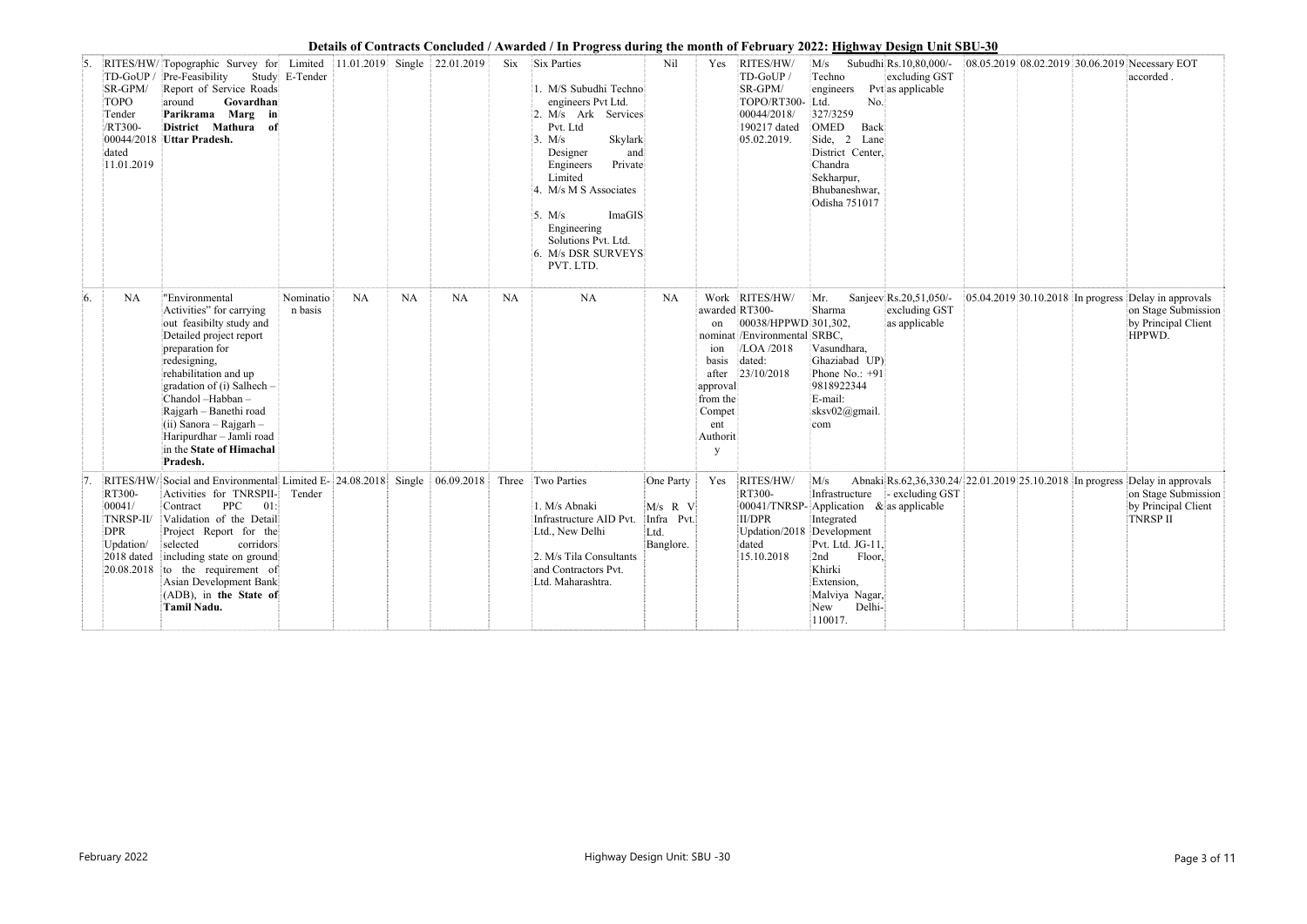|    |                                                                               |                                                                                                                                                                                                                                                                                                                                                                                                                                         |      |                   |                   |       | Details of Contracts Conciducu / Awarucu / In 1 rogress uuring the month of February 2022. <u>Highway Design Omt SDO-50</u>                                                                                                                                                                                                       |                                                        |     |                                                                                        |                                                                                                                                      |                                                           |  |                                                                                                                                                                                                                                                                                       |
|----|-------------------------------------------------------------------------------|-----------------------------------------------------------------------------------------------------------------------------------------------------------------------------------------------------------------------------------------------------------------------------------------------------------------------------------------------------------------------------------------------------------------------------------------|------|-------------------|-------------------|-------|-----------------------------------------------------------------------------------------------------------------------------------------------------------------------------------------------------------------------------------------------------------------------------------------------------------------------------------|--------------------------------------------------------|-----|----------------------------------------------------------------------------------------|--------------------------------------------------------------------------------------------------------------------------------------|-----------------------------------------------------------|--|---------------------------------------------------------------------------------------------------------------------------------------------------------------------------------------------------------------------------------------------------------------------------------------|
| 8. | RITES/<br>HW/<br>GUYANA/<br>$\operatorname{EB-EC}$<br><b>LINK</b><br>/2018/01 | Consultancy Services for Quotation 13.08.2018 Single 20.08.2018<br>Environmental<br>Impact<br>Assessment (EIA) and<br>Environmental<br>Plan<br>Management<br>(EMP), Social Impact<br>Assessment (SIA) and<br>Rehabilitation<br>Plan<br>(RAP); Land Acquisition<br>and Utility Relocation<br>Plan for preparation of<br>DPR for Construction<br>of East Bank-East Coast<br>Road<br>Linkage<br>(Diamond to Ogle) in<br>Georgetown, Guyana |      |                   |                   |       | Four Three Parties<br>1. M/s Costal Dynamic M/s<br>Limited, Trinidad and<br>Tobago.<br>2. M/s Environmental<br>Solutions, Guyana<br>3. M/s Triple C<br>Consultancy, Guyana                                                                                                                                                        | One Party<br>Environm<br>ental<br>Solutions,<br>Guyana | Yes | Guyana / EC- Consultancy<br>EB Link /<br>RT30000039 / Cirtchlow<br>dated<br>04.09.2018 | RITES/HW/ M/s Triple C USD<br>2018 / 180902 Labour College<br>Compound<br>Wolford<br>Avenue<br>Thomas Lands.<br>Georgetown<br>Guyana | \$48500.00                                                |  | 04.02.2019 04.09.2018 In Progress Delay by Client<br>(Ministry of Public<br>Infrastructure) and<br>Environment<br>Protection Agency,<br>Government of<br>Guyana in issue of<br>Terms of Reference<br>for conducting ESIA<br>and approval of<br>submitted Final<br><b>ESIA Report.</b> |
| 9. | RT300-<br>00038<br>/HPPWD/<br>Traffic/<br>2017<br>25.07.2018                  | RITES/HW/ Traffic Survey" for Quotation 25.07.2018<br>carrying out feasibility<br>Detailed<br>study<br>and<br>project report preparation<br>redesigning,<br>for<br>dated rehabilitation and up<br>gradation of (i) Salhech $-$<br>Chandol -Habban<br>Rajgarh - Banethi road<br>(ii) Sanora - Rajgarh -<br>Haripurdhar - Jamli road<br>in the State of Himachal<br>Pradesh.                                                              |      |                   | Single 02.08.2018 | Six   | Six Parties<br>1.M/s TPA Engineering<br>Consultancy (I) Pvt. Ltd.<br>2.M/s Futuristic<br>Engineers and Traffic<br>Surveyors<br>3. M/s Highway<br>Engineering Magnitude<br>Consortium<br>4. Sharp Eye Traffic<br>Services & Data<br>Services<br>5. M/s Medulla Soft<br>Technologies Pvt. Ltd.<br>6. M/s AJS Scale<br>International | Nil                                                    | Yes | RITES/HW/<br>RT300-00038/ Soft<br>HPPWD/<br>Traffic/LOA/<br>2018 dated<br>11.09.2018   | M/s<br>Technologies<br>Pvt. Ltd., 48/10,<br>Okhla Industrial<br>Area, Phase-II,<br>Delhi-<br>New<br>110020.                          | Medulla $Rs.9,37,260/-$<br>excluding GST<br>as applicable |  | 13.10.2018 14.09.2018 04.12.2018 Necessary EOT<br>accorded.                                                                                                                                                                                                                           |
|    | RITES/HW Traffic<br>300-<br>dated                                             | Survey<br>for<br>D/NHAI/RT preparation of Detailed Quotation<br>Project<br>Report<br>for<br>00035/Traff Development<br>$\vert$ of<br>ic/PB/2018 Economic Corridor, Inter<br>Corridor and Feeder<br>06.07.2018 Routes to improve the<br>efficiency of Freight<br>Movement in India<br>(LOT-<br>$2/P$ unjab/Package-3) in<br>the State of Punjab $\&$<br>Haryana.                                                                         | $e-$ | 11.07.2018 Single | 25.07.2018        | Three | Three Parties<br>1. Sharp Eye Traffic<br>Services & Data<br>Services<br>2. M/s Medulla Soft<br>Technologies Pvt. Ltd.<br>3. TPA Engineering<br>Consultancy (I) Pvt. Ltd.                                                                                                                                                          | Nil                                                    | Yes | RITES/HW/<br>RT300-<br>00035/NHAI/<br>Traffic/LOA<br>$/2018$ dated<br>20.08.2018       | M/s<br>Soft<br>Technologies<br>Pvt. Ltd.,<br>$ 48/10, \quad \text{Okhla} $<br>Industrial Area.<br>Phase-II,<br>New Delhi-<br>110020. | Medulla Rs.20,42,900/-<br>excluding GST<br>as applicable  |  | 14.10.2018 30.08.2018 10.12.2018 Necessary EOT<br>accorded.                                                                                                                                                                                                                           |

| ٦ |  |
|---|--|
|   |  |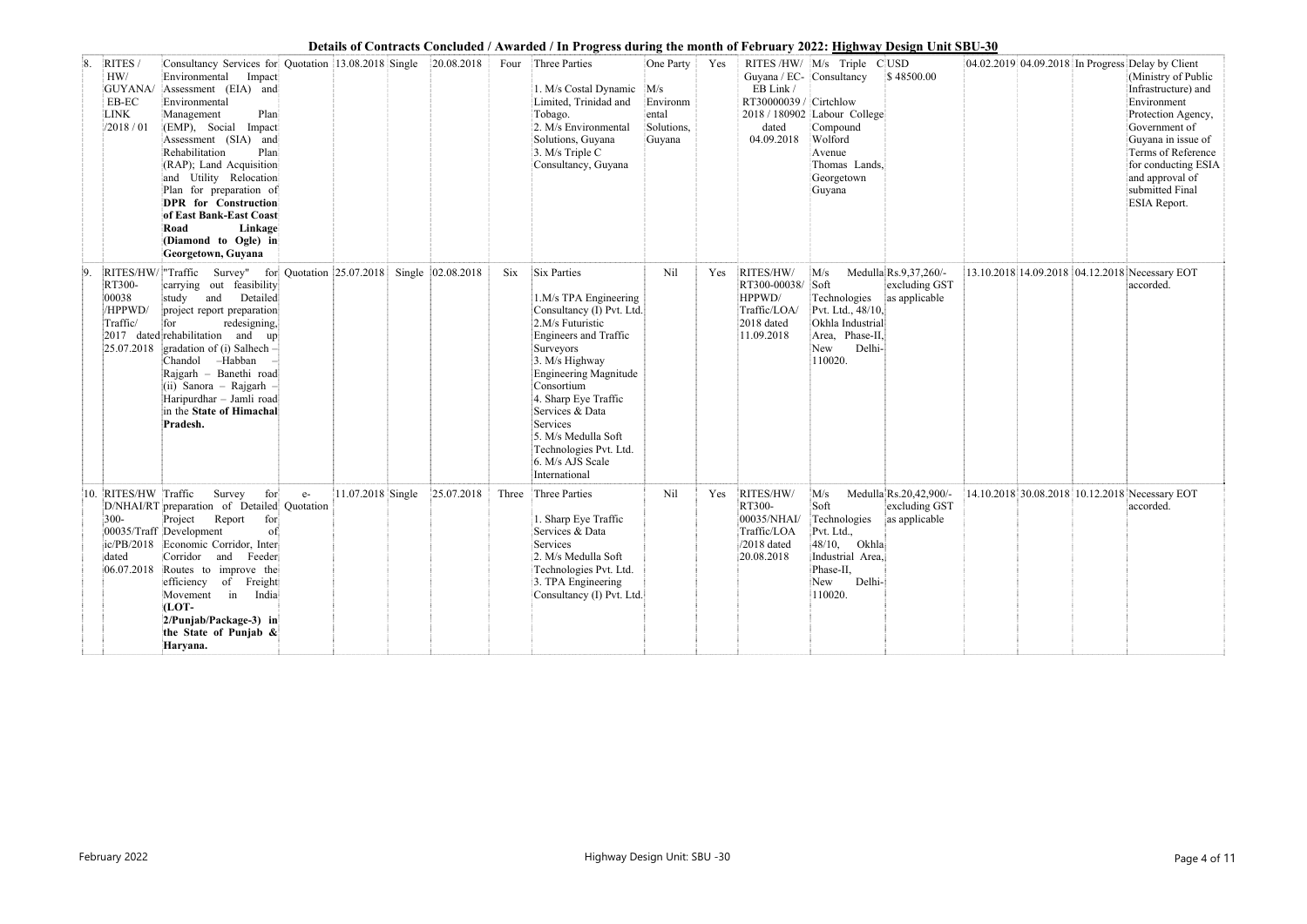|     |                                                                                           |                                                                                                                                                                                                                                                                                                                                                                                                                                                                                                                                                                          |                             |            |                   |     | Details of Contracts Concidently / That aca / The Fugless authig the month of February 2022, <u>Themay Design Chit SDC 00</u>                                                             |                                                                                          |            |                                                                        |                                                                                                                                                                                                                                |                        |                                                      |                                                                                                                                                                         |
|-----|-------------------------------------------------------------------------------------------|--------------------------------------------------------------------------------------------------------------------------------------------------------------------------------------------------------------------------------------------------------------------------------------------------------------------------------------------------------------------------------------------------------------------------------------------------------------------------------------------------------------------------------------------------------------------------|-----------------------------|------------|-------------------|-----|-------------------------------------------------------------------------------------------------------------------------------------------------------------------------------------------|------------------------------------------------------------------------------------------|------------|------------------------------------------------------------------------|--------------------------------------------------------------------------------------------------------------------------------------------------------------------------------------------------------------------------------|------------------------|------------------------------------------------------|-------------------------------------------------------------------------------------------------------------------------------------------------------------------------|
|     | D/NHAI/RT Studies<br>$300 -$<br>SIA-<br>LPS/WB/20 project<br>16<br>12.06.2018 feasibility | 11. RITES/HW EIA/EMP and SIA/RAP<br>Preparation of Land Plan<br>00011/EIA-Schedules (LPS) for<br>consultancy services for<br>management<br>dated including preparation of<br>study<br>Detailed Project Report<br>of selected road stretches<br>corridors for Two/Four<br>with<br>paved<br>laning<br>shoulder with<br>NH<br>under<br>Configuration<br>Bharat Mala Project<br>(BM-13) in the state of<br><b>West Bengal</b> .                                                                                                                                              | $e-$<br>including Quotation |            |                   |     | 13.06.2018 Single 20.06.2018 Three Three Parties<br>1. Tila Consultants and<br>Contractors Pvt. Ltd.<br>Abanaki<br>M/s<br>Infrastructure AID Pvt.<br>3. M/S<br>Ltd.<br>RV Infra Solutions | Nil                                                                                      | Yes        | RITES/HW/ M/s<br>00011/EIA-<br>SIA-LPS/LOA/ Ltd.<br>2018<br>20.08.2018 | NHAI/RT300- Consultants & excluding GST<br>Contractors Pvt. as applicable<br>dated A-201,<br>Ram<br>Tower,<br>Rahim<br>Nagar,<br>Samta<br>Dena<br>Near<br>Bank,<br>Vasai<br>Road<br>Thane,<br>West,<br>Maharashtra-<br>401202. | Tila Rs.40,99,974/-    | 27.01.2019 30.08.2018 In Progress Delay in           | approvals/Clearances<br>on Stage Submission<br>by Principal Client<br>NHAI.<br>Necessary EOT<br>accorded till<br>27.01.22 and note<br>put for approval upto<br>29.04.22 |
| 12. | RITES/HW<br>HPPWD/<br><b>RT300-</b><br> 00038/<br>SIA&LAP/<br>$ 04.06.2018\rangle$        | "Social<br>Impact<br>Assessment<br>and<br>Resettlement Action Plan<br>including<br>Land<br>Acquisition Plan and<br>2017 dated Clearances"<br>for<br>preparation of feasibility<br>and<br>Detailed<br>study<br>project report<br>for<br>redesigning,<br>rehabilitation and up<br>gradation to 2-lane/2-lane<br>with paved shoulder or its<br>strengthening of $(i)$<br>Salhech - Chandol -<br>Habban – Rajgarh<br>Baddu sahib -Bagthan<br>Banethi road (ii) Sanora -<br>Rajgarh -Nohradhar<br>Haripurdhar - Rohnahat -<br>Jamli road in the State of<br>Himachal Pradesh. | Open e-<br>Tender           | 06.06.2018 | Single 21.06.2018 | Two | One Party<br>M/s TILA Consultants<br>& Contractors Pvt. Ltd.                                                                                                                              | One Party<br>$\vert M/s \vert$<br>Environm<br>ental<br>Technical<br>Service<br>Pvt. Ltd. | <b>YES</b> | RITES/HW/<br>RT300-00038/<br>HPPWD/<br>LOA/2018<br>Dated<br>28.09.2018 | M/s<br>Consultants & excluding GST<br>Contractors Pvt. as applicable<br>Ltd.<br>$A-201,$<br>Ram<br>Rahim<br>Tower,<br>Nagar,<br>Samta<br>Dena<br>Near<br>Bank,<br>Road<br>Vasai<br>Thane,<br>West,<br>Maharashtra-<br>401202.  | Tila Rs. 40, 07, 993/- | 08.04.2019 08.10.2018 In progress Delay in approvals | on Stage Submission<br>by Principal Client<br>HPPWD.<br>Necessary EOT<br>accorded till<br>26.07.22                                                                      |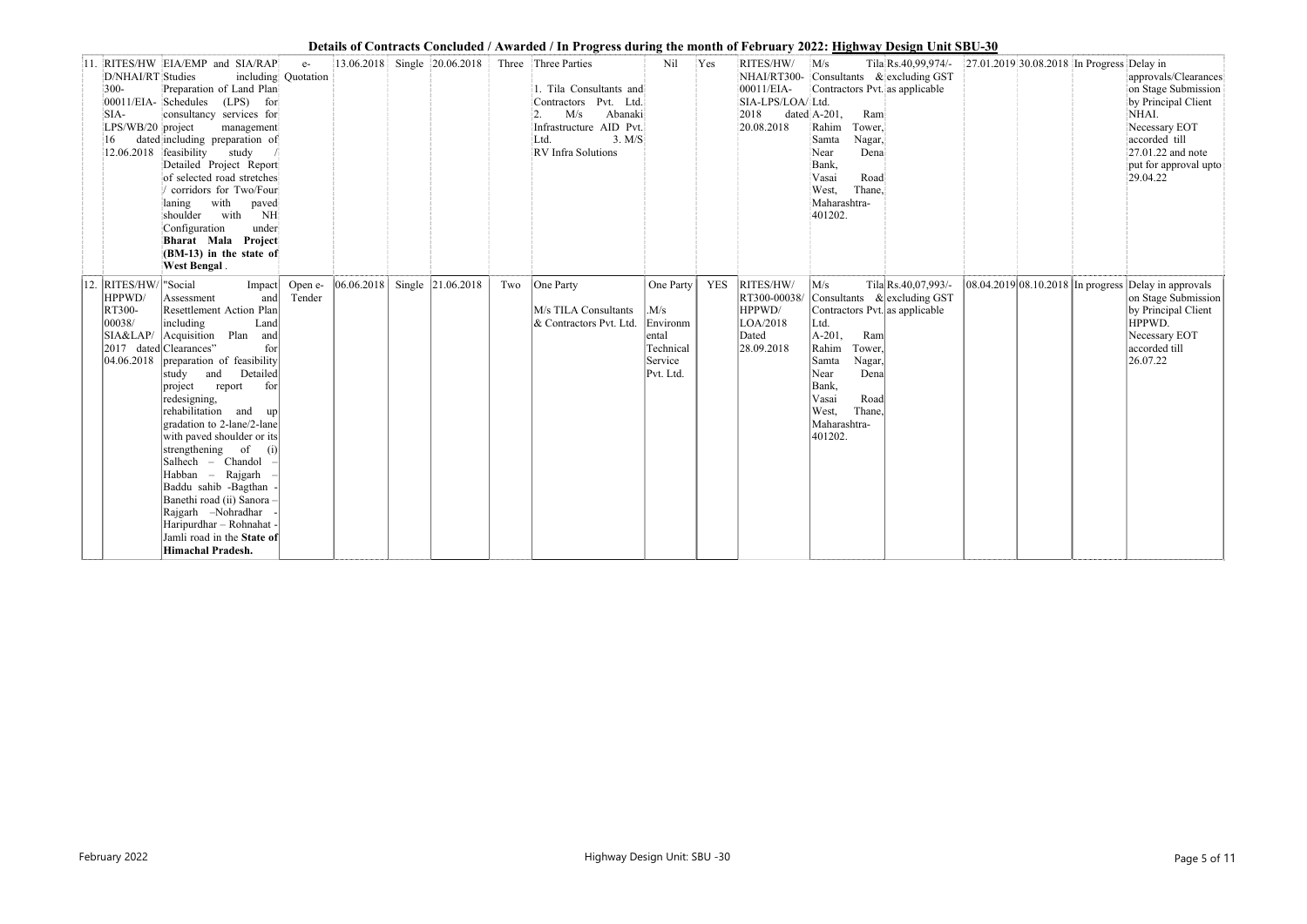|     |                                                                 |                                                                                                                                                                                                                                                                                                                                                                                                                                                                                                                                                                                                                                                                                                                       |                           |            |           |                              |       | Details of Contracts Concluded / Awarded / In Progress during the month of February 2022: <u>Highway Design Unit SBU-30</u>                           |           |           |                                                                                                |                                                                                                                                          |                                |  |                                                                                                                                                                                            |
|-----|-----------------------------------------------------------------|-----------------------------------------------------------------------------------------------------------------------------------------------------------------------------------------------------------------------------------------------------------------------------------------------------------------------------------------------------------------------------------------------------------------------------------------------------------------------------------------------------------------------------------------------------------------------------------------------------------------------------------------------------------------------------------------------------------------------|---------------------------|------------|-----------|------------------------------|-------|-------------------------------------------------------------------------------------------------------------------------------------------------------|-----------|-----------|------------------------------------------------------------------------------------------------|------------------------------------------------------------------------------------------------------------------------------------------|--------------------------------|--|--------------------------------------------------------------------------------------------------------------------------------------------------------------------------------------------|
| 13. | <b>NA</b>                                                       | Detailed topographic<br>survey by using mobile<br>Lidar (Light Detection<br>and Ranging) or<br>equivalent technology<br>coupled with<br>conventional methods<br>along existing route,<br>bypasses and<br>realignments, preparation<br>of strip plan, detailed<br>underground utility and<br>detailed digitisation of<br>cadastral mapping and<br>land acquisition details<br>for consultancy services<br>for preparation of<br><b>Detailed Project Report</b><br>for Development of<br>Economic Corridor, Inter<br>Corridor and Feeder<br>Routes to improve the<br>efficiency of Freight<br>Movement in India<br>$(LOT -$<br>2/Punjab/Package-3),<br>tentative length 157 km;<br>in the State of Punjab &<br>Haryana. | Pre-bid<br>association    | <b>NA</b>  | <b>NA</b> | <b>NA</b>                    | NA.   | Bidding<br>Project<br>to<br>$\left  \text{in} \right $<br>Client<br>done<br>association<br>after<br>approval of Competent<br>Authority.               | <b>NA</b> | <b>NA</b> | RITES/HW<br>00035/<br>MATRIX/2018 Floor,<br>dated<br>21.05.2018                                | /NHAI/RT300-Solution Pvt. excluding GST<br>Ltd. $A1/87$ , 3rd as applicable<br>Sewak<br>Uttam<br>Park,<br>New<br>Nagar,<br>Delhi-110059. |                                |  | M/s Matrix Geo Rs.1,01,99,500/- 15.04.2019 21.05.2018 In progress Delay in approvals<br>on Stage Submission<br>by Principal Client<br>NHAI.<br>Necessary EOT<br>accorded.                  |
| 14  | HPPWD/<br>RT300038/<br>TOPO/2017<br>dated<br>19.04.2018         | RITES/HW/ "Topographic<br>for<br>preparation<br>$\sigma$<br>Feasibility study and<br>Detailed<br>projectreport<br>redesigning,<br>for<br>rehabilitation and<br>up<br>gradation to 2-lane/2-<br>lane with paved shoulder<br>or its strengthening for (i)<br>Salhech-Chandol-<br>Habban-Rajgarh-Banethi<br>road (ii) Sanora- Rajgarh-<br>Haripurdhar- Jamli road<br>in the State of Himachal<br>Pradesh                                                                                                                                                                                                                                                                                                                 | Survey" Open E-<br>Tender |            |           | 19.04.2018 Single 01.05.2018 | Two   | Two Parties<br>1. M/s BPC Consultant<br>India Pvt. Ltd, Kolkata<br>2. M/s Matrix Go<br>solutions Pvt. Ltd, Delhi                                      | Nil       | Yes       | RITES/HW/<br>RT300-00038<br>/HPPWD/<br>Topo/2018/1<br>dated<br>14.06.2018                      | Solution Pvt. excluding GST<br>Ltd. A1/87, 3rd as applicable<br>Floor, Dwarka<br>New<br>More,<br>Delhi- 110059.                          |                                |  | M/s Matrix Geo Rs.1,06,17,200/- 30.11.2018 24.06.2018 In progress Delay in approvals<br>on Stage Submission<br>by Principal Client<br>HPPWD.<br>Necessary EOT<br>Accorded till<br>01.03.22 |
|     | 15. RITES/HW/Traffic<br>RT300-<br>00036/Traff Economic<br>$i$ c | Surveys for Limited<br>NHAI/DPR/Detailed Project Report<br>for development of<br>Corridors,<br>Inter Corridors, Feeder<br>Routes to improve the<br>efficiency of freight<br>movement in India under<br>BharatmalaPariyojna<br>$[Lot-$<br>2/Haryana/Package-1]                                                                                                                                                                                                                                                                                                                                                                                                                                                         | Tender                    | 18.12.2017 |           | Single 05.01.2018            | Three | Three Parties<br>1. AJS Scale<br>International<br>2. Highway Engineering<br>Magnitude Consortium<br>3. Futuristics Engineers<br>and Traffic Surveyors | Nil       | Yes       | <b>RITES/HW</b><br>/NHAI/RT300- International<br>00036/ Traffic/417-418,<br>2017<br>29.01.2018 | M/s AJS Scale Rs.45,00,005/-<br>dated KirtiShikhar,<br>Distt<br>Centre,<br>Janakpuri, New<br>Delhi-110058                                | excluding GST<br>as applicable |  | 20.03.2018 05.02.2018 24.12.2018 Delay in Approvals<br>from Principal Client<br>(NHAI)                                                                                                     |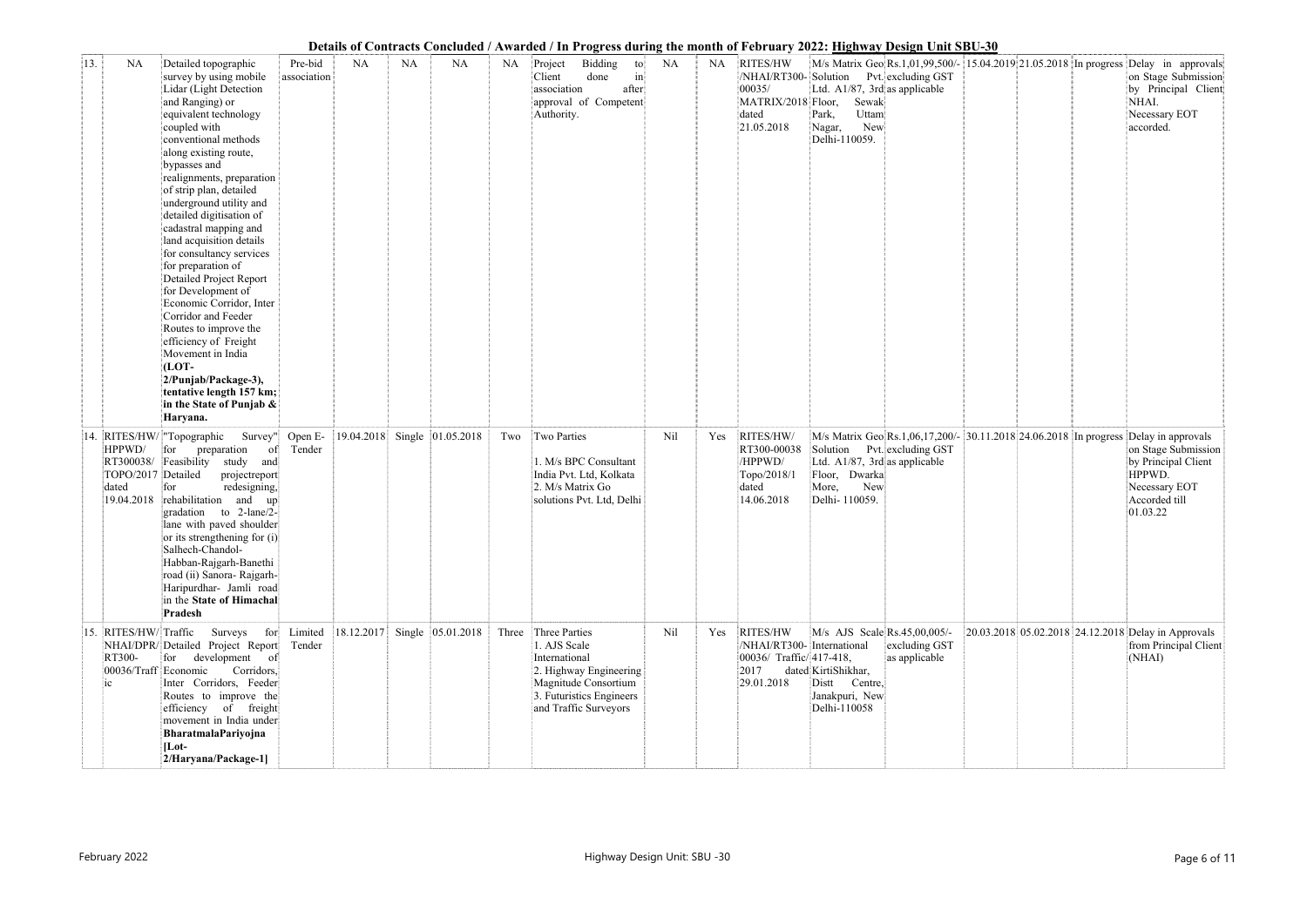|     |                                                                 |                                                                                                                                                                                                                                                                                                                                                                                                                                                   |                        |            |           |                                                |      | Details of Contracts Concluded / Awarded / In Progress during the month of February 2022: <u>Highway Design Unit SBU-30</u>                  |                                                                                                                                                                                        |     |                                                                            |                                                                                                                                                                      |                 |                                                                                                                             |  |                                                                                                                                                                       |
|-----|-----------------------------------------------------------------|---------------------------------------------------------------------------------------------------------------------------------------------------------------------------------------------------------------------------------------------------------------------------------------------------------------------------------------------------------------------------------------------------------------------------------------------------|------------------------|------------|-----------|------------------------------------------------|------|----------------------------------------------------------------------------------------------------------------------------------------------|----------------------------------------------------------------------------------------------------------------------------------------------------------------------------------------|-----|----------------------------------------------------------------------------|----------------------------------------------------------------------------------------------------------------------------------------------------------------------|-----------------|-----------------------------------------------------------------------------------------------------------------------------|--|-----------------------------------------------------------------------------------------------------------------------------------------------------------------------|
| 16. | <b>NA</b>                                                       | Topographic<br>Survey<br>using LiDAR, Utility Associatio<br>Mapping using Ground<br>Penetrating Radar (GPR)<br>Digitization<br>$\circ$ f<br>and<br>Cadastral Maps<br>for<br>Consultancy Services for<br>preparation of DPR for<br>development<br>of<br>Corridors,<br>Economic<br>Inter Corridors, Feeder<br>Routes to improve the<br>efficiency of freight<br>movement in India under<br>BharatmalaPariyojana<br>$ $ Lot-<br>2/Haryana/Package-1] | Pre bid<br>$\mathbf n$ | <b>NA</b>  | <b>NA</b> | <b>NA</b>                                      | NA   | Project bidding to<br>Client (NHAI) done in<br>association after<br>approval of Competent<br>Authority.                                      | Nil                                                                                                                                                                                    |     | Yes RITES/HW<br>2017<br>12.12.2017                                         | /NHAI/RT300-Solution Pvt. excluding GST<br>00036/ Matrix/Ltd., 47, Sector-as applicable<br>dated 13, Pocket B,<br>Phase-2,<br>Dwarka, New<br>Delhi- 110078,<br>India |                 |                                                                                                                             |  | M/s Matrix Geo Rs.2,99,22,500/- 12.07.2018 12.12.2017 In progress Delay in approvals<br>from Principal Client<br>(NHAI)                                               |
| 17. | <b>RITES</b><br>HW<br>/Guyana /<br>/ RT<br>30000039/<br>2018/03 | Topographic<br>Geotechnical<br>and<br>Material Investigations<br>EC-EB link for East Coast-East Bank<br>Project,<br>Linkage<br>Georgetown, Guyana                                                                                                                                                                                                                                                                                                 |                        |            |           | Survey, Quotation 09.08.2017 Single 15.08.2017 | Four | Three Parties<br>1. M/s C.B. &<br>Associates Inc.<br>2. M/s Demerara Engg<br>PLLC<br>3. M/s<br>SRKN'gineering&<br>Associates Ltd.            | One Party<br>M/s<br>Carribbea<br>Engineerin<br>$\&$<br>Managem<br>ent<br>Consultant<br>s Inc.                                                                                          | Yes | Guyana / EC- Engineering.<br>EB link / RT PLCC,<br>30000039/<br>18.04.2018 | RITES/HW/ M/s Demerara USD<br>Silks<br>"The<br>2018 / 03 dated Building" Suite<br>$ 231, 37-24 24th $<br>Street, Long<br>Island<br>City,<br>York<br>New<br>11101     | \$2,83,700.31   | For<br>Topograph<br>ic survey:<br>08.07.2018<br>For Geo<br>Technical<br>&<br>Materials<br>Investigati<br>ons:<br>03.07.2018 |  | 02.05.2018 Completed Delay in field<br>surveys due to non-<br>accessibility of<br>project lengths<br>(Swamp area).<br>Final EOT already<br>processed till<br>21.06.21 |
| 18. | $300 -$<br>00027/TS&<br>SP/2016<br>dated<br>19.06.2017          | RITES/HW/ Topographic Survey and<br>NHAI/BRT(Strip Plan for Feasibility<br>2TR/26)/RT Study/Detailed Project<br>Report for Two/ Four<br>Laning of following road<br>for<br>NH<br>stretches<br>Connectivity<br>to<br>Backward<br><b>Areas/Religious/Tourist</b><br>Places under Bharat<br>Mala Project in the<br><b>State of West Bengal.</b>                                                                                                      | Limited<br>Tender      | 19.06.2017 | Single    | 05.07.2017                                     | Six  | Three Parties<br>Pramitee<br>1. $M/s$<br>Engineering<br>and<br>Surveys Pvt. Ltd<br>2. M/s Pioneer Surveys<br>3. M/s<br>Subudhi<br>Associates | Three<br>Partie<br>S<br>M/s<br><b>DSR</b><br>Surve<br>y Pvt.<br>Ltd.<br>2. M/s<br>Highw<br>ay<br>Engine<br>ering<br>Magnit<br>ude<br>Consor<br>tium<br>3. M/s<br>Theove<br>Survey<br>S | Yes | RITES/HW/<br>NHAI/BRT(2T<br>00027/WB/<br>2016 dated 19-<br>07-2017         | M/s Pioneer<br>Surveys,<br>$R/26$ /RT300- Pioneer Tower, as applicable<br>Premises No<br>20-085 AB109<br>$AA-1$ ,<br>New Town,<br>Kolkata 700156                     | - excluding GST |                                                                                                                             |  | Rs.38,63,839.00/ 29.12.2017 29.07.2017 In Progress Delay in approvals<br>from Principal Client<br>(NHAI)<br>Necessary EOT<br>accorded till<br>30.06.22                |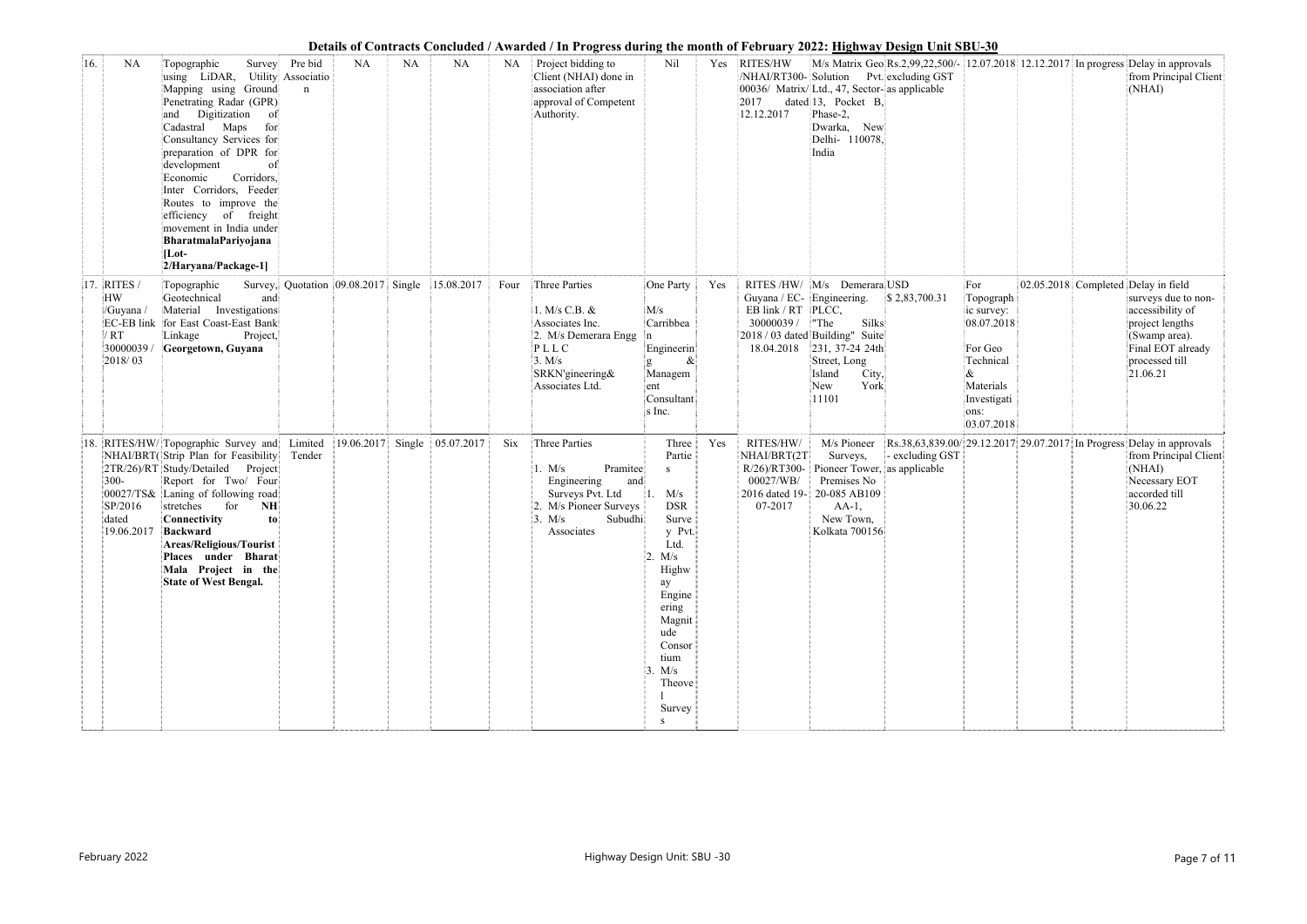|     |                                                                      |                                                                                                                                                                                                                                                                                                                                                                                                                                                                                                                                                                                                                                |                |            |        |                     |       | Deans of Contracts Concidence / Tenarucu / The Frogress auring the month of February 2022, <u>Highway Design ChildDC 00</u>                                      |                                                                                                                                                                             |     |                                                                                      |                                                                                                                                                                                                     |                                                 |  |                                                                                                                                                                    |
|-----|----------------------------------------------------------------------|--------------------------------------------------------------------------------------------------------------------------------------------------------------------------------------------------------------------------------------------------------------------------------------------------------------------------------------------------------------------------------------------------------------------------------------------------------------------------------------------------------------------------------------------------------------------------------------------------------------------------------|----------------|------------|--------|---------------------|-------|------------------------------------------------------------------------------------------------------------------------------------------------------------------|-----------------------------------------------------------------------------------------------------------------------------------------------------------------------------|-----|--------------------------------------------------------------------------------------|-----------------------------------------------------------------------------------------------------------------------------------------------------------------------------------------------------|-------------------------------------------------|--|--------------------------------------------------------------------------------------------------------------------------------------------------------------------|
| 19. | RITES/HW Detailed<br>D/GHYPW Survey<br>$00-$<br>dated<br>03.04.2017  | Topographic Quotation<br> by <br>D/DPR/RT3 photogrammetry<br>technique using UAV<br>00033/2017 ('Drone') for Consultancy<br>Services for Construction<br>of 2-Lane flyover at the<br>intersection of Super<br>Market on G.S Road in<br>Guwahati in the state of<br>Assam under Guwahati<br><b>City Division No.-II</b>                                                                                                                                                                                                                                                                                                         |                | NA         |        |                     |       | Single 11.04.2017 Three Three Parties<br>1. M/s Matrix Geo<br>Solutions Pvt. Ltd.,<br>M/s Creative Web<br>Mobi,<br>M/s Geo Vision<br>Infotech Private<br>Limited | Nil                                                                                                                                                                         |     | <b>R/RT300-</b><br>$00033/T$ opo<br>Survey/LOA-<br>MGS/2017<br>dated<br>05.05.2017   | Yes RITES/HWD/ M/s Matrix Geo Rs.3,45,000/-<br>GHYPWD/DP Solutions Pvt. excluding<br>Ltd., $A-1/87$ , service tax as<br>Sewak park, 3rd applicable<br>Floor, Uttam<br>New<br>Nagar,<br>Delhi-110059 |                                                 |  | 27.02.2019 08.05.2017 25.02.2019 Activity Completed                                                                                                                |
| 20. | RITES/HW Detailed<br>D/GHYPW Survey<br>$ 00-$<br>dated<br>03.04.2017 | Topographic Quotation 03.04.2017<br>by<br>D/DPR/RT3 photogrammetry<br>technique using UAV<br>00032/2017 ('Drone') for Consultancy<br>Services for Construction<br>of 2-Lane flyover at the<br>intersection of Serabhati<br>on Guwahati Garbhanga<br>Road in Guwahati in the<br>state of Assam under<br>Guwahati City Division<br>$No.-I$                                                                                                                                                                                                                                                                                       |                |            |        | Single $11.04.2017$ |       | Three Three Parties<br>M/s Matrix Geo<br>Solutions Pvt. Ltd.,<br>M/s Creative Web<br>Mobi,<br>M/s Geo Vision<br>Infotech Private<br>Limited                      | Nil                                                                                                                                                                         | Yes | R/RT300-<br>$00032/T$ opo<br>Survey/LOA-<br>MGS/2017<br>dated<br>05.05.2017          | RITES/HWD/ M/s Matrix Geo Rs.3,65,000/-<br>GHYPWD/DP Solutions Pvt. excluding<br>Ltd., $A-1/87$ , service tax as<br>Sewak park, 3rd applicable<br>Floor, Uttam<br>New<br>Nagar,<br>Delhi-110059     |                                                 |  | 27.02.2019 08.05.2017 25.02.2019 Activity Completed                                                                                                                |
| 21  | RITES/<br><b>BRT</b><br>(2TR/26)<br>RT300-<br>dated<br>13.02.2017    | Environment<br>Impact<br>HW/ NHAI/ Assessment/Environment<br>al Management Plan,<br>Social<br>Impact<br>Assessment/<br>00027/ EIA Resettlement<br>&<br>&SIA/2016 Rehabilitation<br>Plan<br>including<br>Studies<br>of<br>Land<br>preparation<br>Plan<br>Acquisition<br>$\&$<br>(LPS)<br>Schedules<br>and<br>Project Clearances for<br>Feasibility<br>Study/Detailed Project<br>Report for Two/ Four<br>Laning of following road<br>stretches<br>for<br>NH<br>Connectivity<br>$\mathbf{to}$<br><b>Backward</b><br><b>Areas/Religious /Tourist</b><br>Places under Bharat<br>Mala Project in the<br><b>State of West Bengal.</b> | Open<br>Tender | 13.02.2017 | Single | 27.02.2017          | Three | One Party<br>M/s Voyants Solutions<br>Pvt. Ltd.                                                                                                                  | Two<br>Parties<br>1. M/s<br>Tila<br>Consu<br>ltants<br>And<br>Contr<br>actors<br>Privat<br>e<br>Limit<br>ed.<br> 2.<br>M/s<br>Overs<br>eas<br>Minte<br>ch<br>Consu<br>ltant | Yes | RITES/HW/<br>NHAI/<br>BRT(2TR/26)<br>RT300-<br>00027/WB/<br>2016 dated<br>16.05.2017 | Limited.<br>403 4thFloor,<br>Park Centra,<br>Sector 30,<br>Exit 8 NH - 8,<br>Gurugram,<br>Haryana<br>122001<br>Gurugram India<br>(122001)                                                           | Solutions Pvt. - excluding GST<br>as applicable |  | M/s Voyants Rs.23,40,135.00/ 25.05.2018 26.05.2017 In Progress Delay in approvals<br>from Principal Client<br>(NHAI)<br>Necessary EOT<br>accorded till<br>29.06.22 |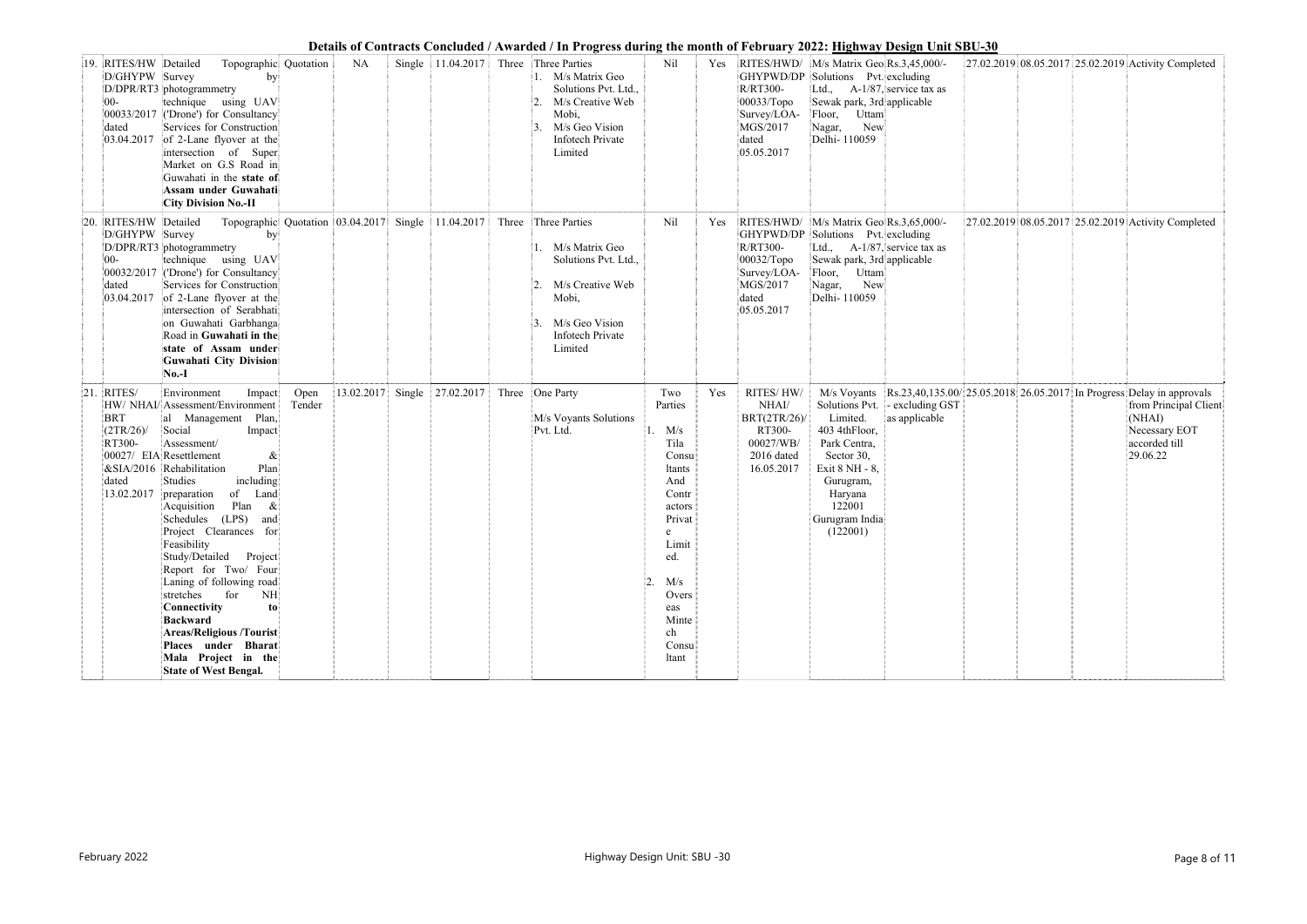|     |                                                                                                                                                                                                                                                                                                                                                                                                                                                                                                                                                                                                                                                                                                                                                                                                                                                                                                                                                      |                |                                                       |                                  | Details of Contracts Concluded / Awarded / In Progress during the month of Pedruary 2022; <u>Highway Design Unit SB</u> U-30 |     |     |                                                                                                      |                                                                                                                                                                                                       |                                           |  |                                                                                                                                                    |
|-----|------------------------------------------------------------------------------------------------------------------------------------------------------------------------------------------------------------------------------------------------------------------------------------------------------------------------------------------------------------------------------------------------------------------------------------------------------------------------------------------------------------------------------------------------------------------------------------------------------------------------------------------------------------------------------------------------------------------------------------------------------------------------------------------------------------------------------------------------------------------------------------------------------------------------------------------------------|----------------|-------------------------------------------------------|----------------------------------|------------------------------------------------------------------------------------------------------------------------------|-----|-----|------------------------------------------------------------------------------------------------------|-------------------------------------------------------------------------------------------------------------------------------------------------------------------------------------------------------|-------------------------------------------|--|----------------------------------------------------------------------------------------------------------------------------------------------------|
|     | 22. RITES/HW/Inventory & Condition<br>RT300-<br>Survey for Roads, e-Tender<br>00011/RBT/ Culverts & Bridges and<br>2016 dated Traffic Surveys<br>for<br>$(SH-11A)$<br>23.03.2016 Package-I<br>Omarpur (NH-34 Jn.) -<br>Lalgola - Bhagwangola -<br>Chunakhali from km<br>$0/000$ to km 56/400); and<br>SH-11 (Chunakhali<br>Domkal - Jalangi-<br>Krishnanagar from km<br>89/972 to km 221/955);<br>SH-3 (Krishnanagar<br>Hanskhali-Duttafulia-<br>Helencha- Bongaon from<br>km 0/000 to km 69/591);<br>and MDR (Bongaon<br>Panchpota - Swarupnagar<br>- Basirghat (Ghojadanga)<br>from $km$ 0/000 to $km$<br>$61/220$ ) for a total length<br>of $330 \text{ km}$ for<br>Consultancy Services for<br>Preparation of Feasibility<br>Study/Detailed Project<br>Report of selected State<br>stretches<br>for<br>road<br>Two/Four laning with<br>paved shoulder<br>NH<br>Configuration of under<br>Bharat Mala Project<br>(Package-13) in West<br>Bengal. |                | Limited $\left  23.03.2016 \right $ Single 12.04.2016 |                                  | One One Party<br>M/s Xplorer<br>Consultancy Services<br>Pvt. Ltd. Gurgaon.                                                   | Nil |     | Yes RITES/HW/<br>NHAI/BM-<br>13/RT300-<br>00011/RBT/<br>dated<br>16.05.2016                          | $M/s$ Xplorer Rs.29,02,950/<br>Consultancy<br>Services<br>Private.<br>XPCSPL/2016 Limited., Plot-<br>$3,$ 1st Floor,<br>Sarhaul<br>(Opposite<br>HIPA), Sector-<br>18, Gurgaon-<br>121001<br>(Haryana) | excluding<br>Service Tax as<br>applicable |  | 24.07.2016 16.05.2016 03.10.2016 Necessary EOT<br>accorded                                                                                         |
| 23. | RITES/HW/EIA/EMP and SIA/RAP<br>RT300-<br>Studies<br>including<br>00012/EIA- preparation of Land Plan<br>Schedules (LPS) for<br>SIA-<br>LPS/2016<br>"Dwarka<br>Khambhaliya<br>dated<br>23.03.2016 Devariya" and "Dhrol-<br>Amran - Maliya" road<br>sections (approx. length)<br>$175 \text{ km}$ )                                                                                                                                                                                                                                                                                                                                                                                                                                                                                                                                                                                                                                                   | Open<br>Tender |                                                       | 23.03.2016 Single 19.04.2016 One | One Party<br>M/s Overseas Min-Tech<br>Consultants, Jaipur                                                                    | Nil | Yes | RITES/HW/<br>NHAI/RT300- Min-Tech<br>00012/GUJ<br>/EIA-SIA-<br>LPS/OMTC/<br>2016 dated<br>21.06.2016 | M/s Overseas Rs.31,90,775/-<br>Consultants,<br>(5th floor, Apex<br>Tower, Tonk<br>Road, Jaipur)                                                                                                       | excluding GST<br>as applicable            |  | 20.06.2017 21.06.2016 31.01.2021 Delay in approvals<br>from Client<br>& Non-cooperation<br>in land acquisition<br>activities by Local<br>villagers |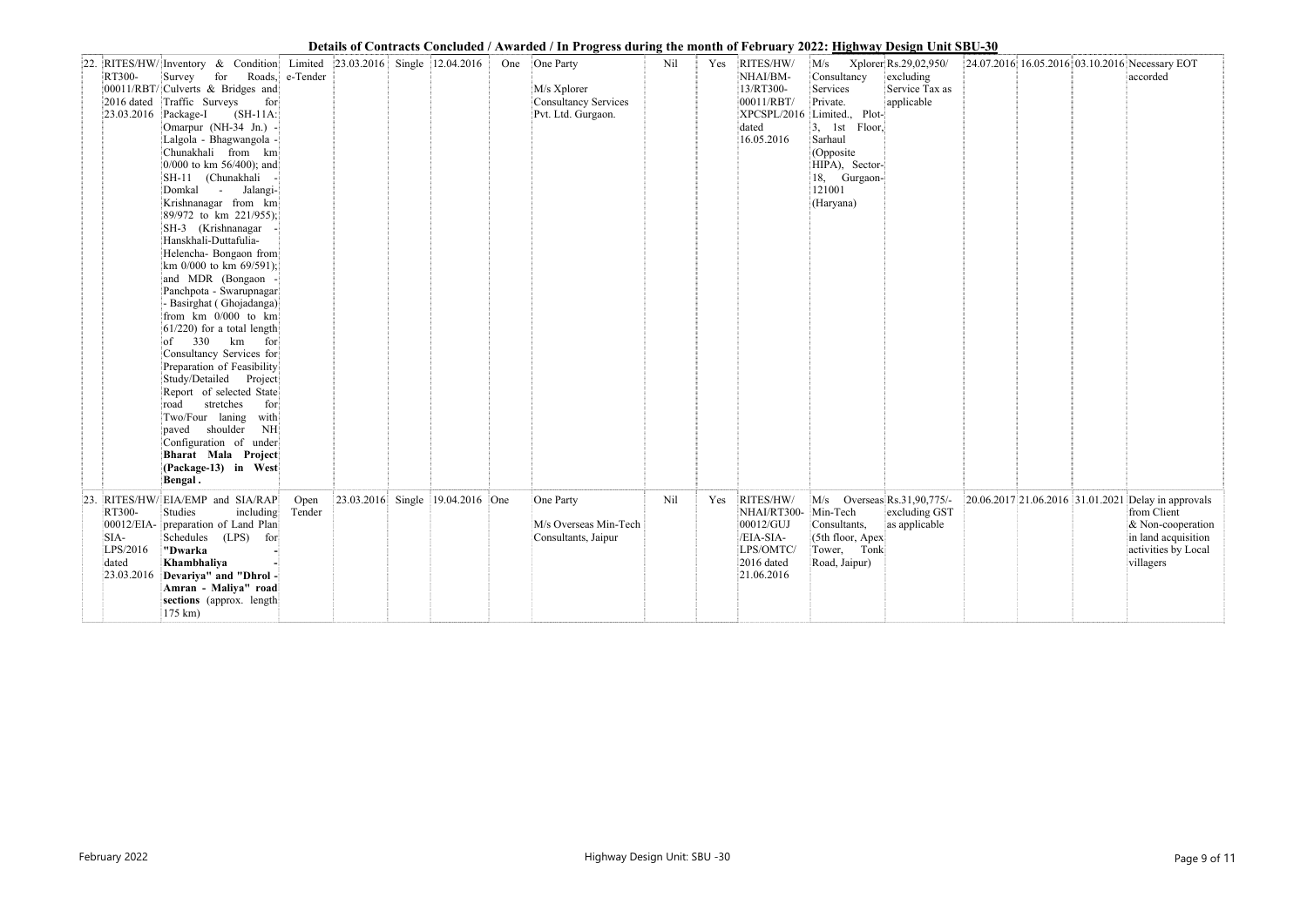|    |                                                                                                                                                                                                                                                                                                                                                                                                                                                                                                                                                                                                                                                                                                     |                   |            |                                  |     | Details of Contracts Concluded / Awarded / In Progress during the month of February 2022: <u>Highway Design Unit SBU-30</u>                                                                            |     |     |                                                                                                         |                                                                                                                                                                                                                                                                  |                                                     |  |                                                                                                                                                                                                    |
|----|-----------------------------------------------------------------------------------------------------------------------------------------------------------------------------------------------------------------------------------------------------------------------------------------------------------------------------------------------------------------------------------------------------------------------------------------------------------------------------------------------------------------------------------------------------------------------------------------------------------------------------------------------------------------------------------------------------|-------------------|------------|----------------------------------|-----|--------------------------------------------------------------------------------------------------------------------------------------------------------------------------------------------------------|-----|-----|---------------------------------------------------------------------------------------------------------|------------------------------------------------------------------------------------------------------------------------------------------------------------------------------------------------------------------------------------------------------------------|-----------------------------------------------------|--|----------------------------------------------------------------------------------------------------------------------------------------------------------------------------------------------------|
|    | 24. RITES/HW/ Topographic Survey and<br>RT300-<br>preparation of Strip Plan<br>for Package-II (SH-3:<br> 00011/<br>TOPO/2016 Krishnanagar- Hanskhali-<br>0 Duttafulia- Helencha<br>dated<br>1.03.2016<br>Bongaon from km 0/000<br>to $km 69/591$ ) and MDR<br>(Bongaon-Panchpota-<br>Swarupnagar-Basirghat<br>(Ghojadanga) from km<br>$0/000$ to km 61/220) for a<br>total length of 140 km for<br>Consultancy Services for<br>Preparation of Feasibility<br>Study/Detailed Project<br>Report of selected State<br>stretches<br>for<br>road<br>Two/Four laning with<br>paved shoulder<br>NH<br>Configuration of under<br>Bharat Mala Project<br>$(Package-13)$ in the<br>state of West Bengal       | Limited<br>Tender |            | $ 01.03.2016 $ Single 15.03.2016 | Two | Two Parties<br>1.M/s Pioneer<br>Surveyors, No. 20-085,<br>Street No. 85, Opposite<br>Tank No. 2, 1st Floor,<br>Kolkata<br>2. M/s ARK Services,<br>A-1693, II Floor<br>Greenfields, Faridabad<br>121003 | Nil | Yes | RITES/HW/<br>NHAI/BM-<br>00011/TOPO/ No.<br>dated<br>13.05.2016                                         | M/s<br>Surveyors, No. excluding<br>13/WB/RT300-20-085, Street Service Tax as<br>PKG2-PS/2016 Opposite Tank<br>2,<br>No.<br>1st<br>Floor, Action<br>Block<br>Area<br>AB-109,<br>New<br>(J.B)<br>Town<br>Nagar),<br>Rajarhat,<br>Kolkata<br>700156(West<br>Bengal) | Pioneer $\text{Rs}.23,10,000/-$<br>85, applicable   |  | 27.07.2016 13.05.2016 31.12.2018 Public Agitation and<br>Delay in approvals<br>on Stage Submission<br>by Principal Client<br>NHAI.                                                                 |
| 25 | RITES/HW/Topographic Survey and<br>RT300-<br>preparation of Strip Plan<br>for Package-I (SH-11A:<br>00011/TOP<br>Omarpur (NH-34 Jn.)-<br>O/2016<br>Lalgola-Bhagwangola-<br>dated<br>Chunakhali from km<br>01.03.2016<br>0/000 to km 56/400); and<br>(Chunakhali-<br>$SH-11$<br>Domkal-Jalangi-<br>Krishnanagar from km<br>89/972 to km 221/955)<br>for a total length of 190<br>for<br>Consultancy<br>km<br>Services for Preparation<br>$\sigma$<br>Feasibility<br>Study/Detailed Project<br>Report of selected State<br>stretches<br>road<br>for<br>Two/Four laning with<br>paved shoulder<br>NH<br>Configuration of under<br>Bharat Mala Project<br>$(Package-13)$ in the<br>state of West Bengal | Limited<br>Tender | 01.03.2016 | Single 15.03.2016                | Two | Two Parties<br>1.M/s Pioneer<br>Surveyors, No. 20-085,<br>Street No. 85, Opposite<br>Tank No. 2, 1st Floor,<br>Kolkata<br>M/s ARK Services, A-<br>1693, II Floor<br>Greenfields, Faridabad-<br>121003  | Nil | Yes | RITES/HW<br>/NHAI/BM-<br>13/RT300-<br>00011/TOPO/<br>$Pkg1-$<br><b>ARKS/2016</b><br>dated<br>13.05.2016 | M/s<br>Services,<br>1693, 2nd Floor Service Tax as<br>Greenfields,<br>Faridabad-<br>121003<br>(Haryana)                                                                                                                                                          | ARK Rs.29,44,240/-<br>$A$ - excluding<br>applicable |  | 27.07.2016 13.05.2016 11.12.2018 Non-cooperation by<br>local villagers for<br>smooth functioning<br>of assignment and<br>Delay in approvals<br>on Stage Submission<br>by Principal Client<br>NHAI. |